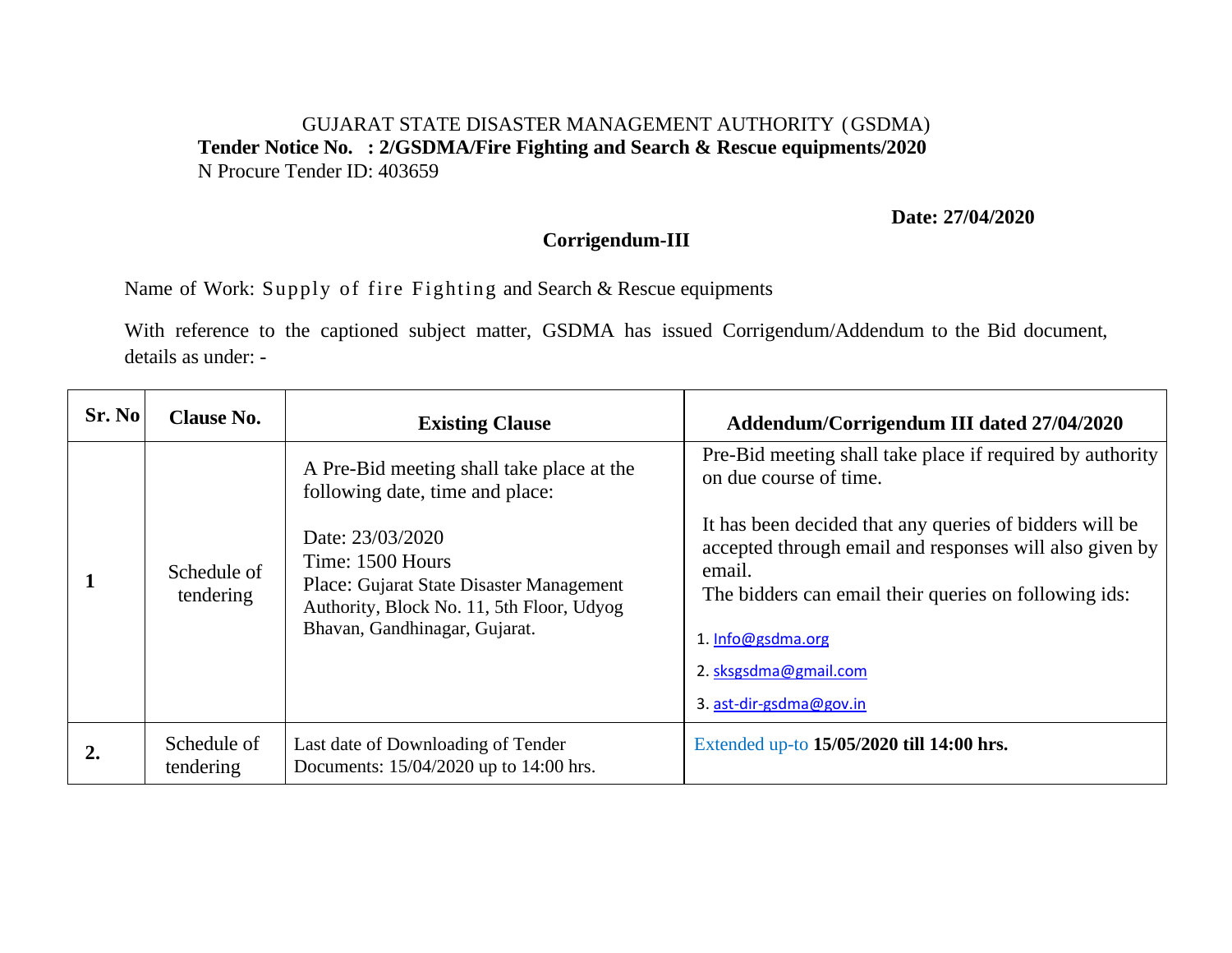| Sr. No | <b>Clause No.</b>        | <b>Existing Clause</b>                                                                                                                                                                                                                                                                                                                                                                                                  | Addendum/Corrigendum III dated 27/04/2020                                                                                                                                                                          |
|--------|--------------------------|-------------------------------------------------------------------------------------------------------------------------------------------------------------------------------------------------------------------------------------------------------------------------------------------------------------------------------------------------------------------------------------------------------------------------|--------------------------------------------------------------------------------------------------------------------------------------------------------------------------------------------------------------------|
| 3.     | Schedule of<br>tendering | Last date of submission of online tender on<br>n-procure (Technical as well as Price bid<br>offer): 15/04/2020 up to 15:00 hrs.                                                                                                                                                                                                                                                                                         | Extended up-to 15/05/2020 up to 15:00 hrs.                                                                                                                                                                         |
| 4.     | Schedule of<br>tendering | Hard Copy submission of all relevant<br>Documents [Original Tender Fee, EMD and hard<br>copies of Technical Bid with all the relevant<br>documents as per the requirement of the Tender<br>(excluding Price Bid)]: On or before 15/04/2020<br>up to 14:00 hrs. in the office of Gujarat State<br>Disaster Management Authority, Block No. 11, 5th<br>Floor, Udyog Bhavan,<br>Gandhinagar, Gujarat, Tel: +91-79-23259246 | Extended up-to On or before $15/05/2020$ up to 14:00 hrs. in<br>the office of Gujarat State Disaster Management Authority,<br>Block No. 11, 5th Floor, Udyog Bhavan,<br>Gandhinagar, Gujarat, Tel: +91-79-23259246 |
| 5.     | Schedule of<br>tendering | Verification of Tender Fee and EMD:<br>$15/04/2020$ at 15:30 hrs. in the office of Gujarat<br>State Disaster Management Authority, Block No.<br>11, 5 <sup>th</sup> Floor, Udyog Bhavan, Gandhinagar, Gujarat,<br>Tel: $+91-79-23259246$                                                                                                                                                                                | Extended up-to $15/05/2020$ at 15:30 hrs. in the office of<br>Gujarat State Disaster Management Authority, Block No. 11,<br>5th Floor, Udyog Bhavan, Gandhinagar, Gujarat, Tel: +91-79-<br>23259246                |
| 6.     | Schedule of<br>tendering | Date of opening tender for Technical Bid<br>(physical):<br>15/04/2020 at 16:00 hrs. in the office of Gujarat<br>State Disaster Management Authority, Block No.<br>11, 5 <sup>th</sup> Floor, Udyog Bhavan, Gandhinagar, Gujarat,<br>Tel: +91-79-23259246                                                                                                                                                                | Extended up-to $15/05/2020$ at 16:00 hrs. in the office of<br>Gujarat State Disaster Management Authority, Block No. 11,<br>5 <sup>th</sup> Floor, Udyog Bhavan, Gandhinagar, Gujarat, Tel: +91-79-<br>23259246    |